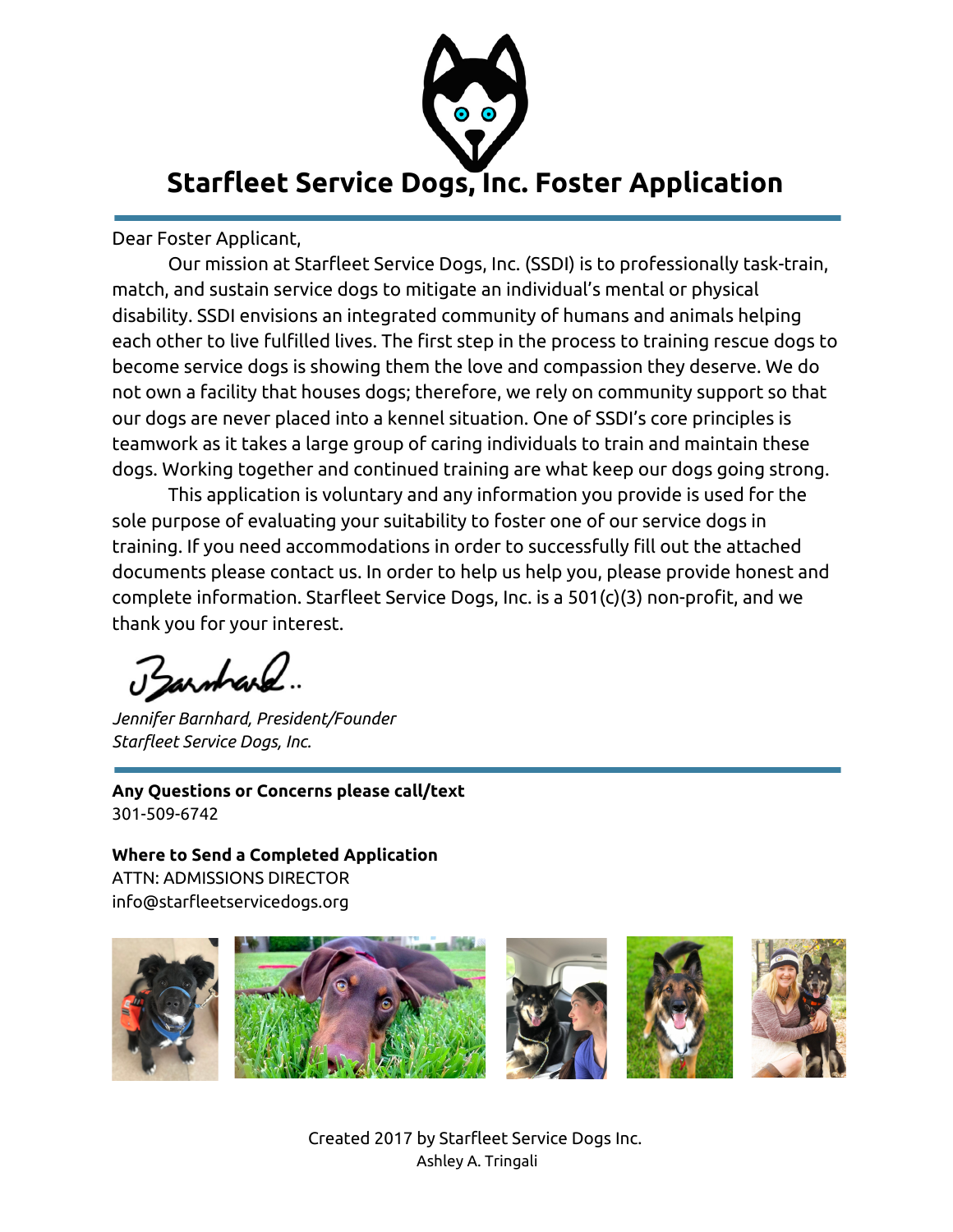# **Applicant Information**

## Day In the Life: Describe the Environments

**Activity Level:** 

| Modes of Transportation: ________                       |
|---------------------------------------------------------|
| School:                                                 |
| Work:                                                   |
| Hobbies:                                                |
| Where would you not take your service dog in training?: |

## Life with a Service Dog in Training

Can you commit to the following for care of the foster dog; if you have financial concerns please list.

> Created 2017 by Starfleet Service Dogs Inc. Ashley A. Tringali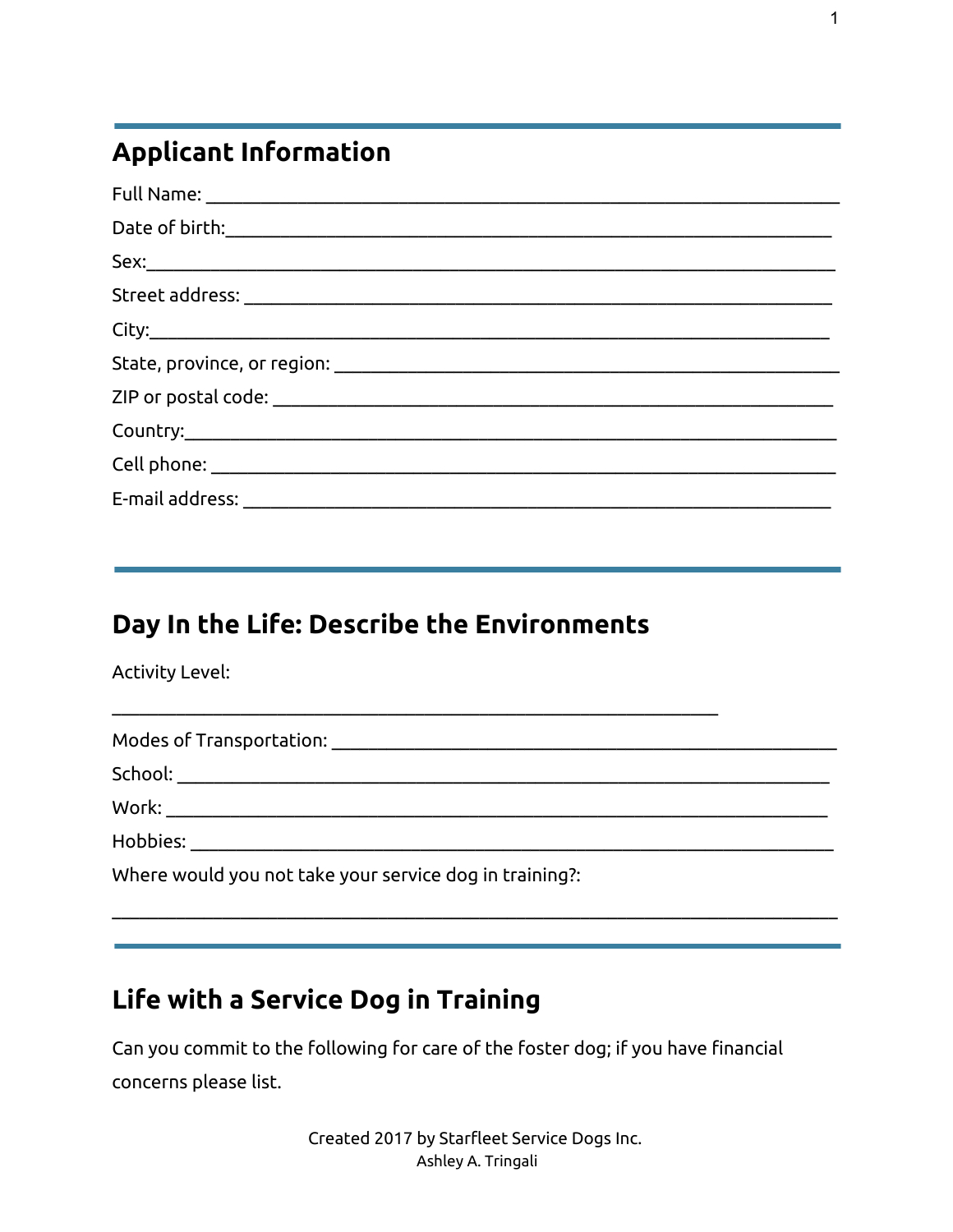Recommended Food & Water?: \_\_\_\_\_\_\_\_\_\_\_\_\_\_\_\_\_\_\_\_\_\_\_\_\_\_\_\_\_\_\_\_\_\_\_\_\_\_\_\_\_\_\_\_\_\_\_\_\_\_

Crate & Clean Sleeping Area?: \_\_\_\_\_\_\_\_\_\_\_\_\_\_\_\_\_\_\_\_\_\_\_\_\_\_\_\_\_\_\_\_\_\_\_\_\_\_\_\_\_\_\_\_\_\_\_\_\_\_\_

Treating the dog as a working dog and NOT a pet?:

NOT allowing strangers to pet the dog without permission?: \_\_\_\_\_\_\_\_\_\_\_\_\_\_\_\_\_\_\_\_\_\_\_

Does anyone in your household have concerns about living with a service dog in training?

 $\_$  , and the set of the set of the set of the set of the set of the set of the set of the set of the set of the set of the set of the set of the set of the set of the set of the set of the set of the set of the set of th

 $\_$  , and the set of the set of the set of the set of the set of the set of the set of the set of the set of the set of the set of the set of the set of the set of the set of the set of the set of the set of the set of th

## **Home Life**

What type of housing do you live in?: (house, condo, townhouse, etc.)

How long have you lived in this housing situation?: \_\_\_\_\_\_\_\_\_\_\_\_\_\_\_\_\_\_\_\_\_\_\_\_\_\_\_\_

Who owns your property (first and last name)?: \_\_\_\_\_\_\_\_\_\_\_\_\_\_\_\_\_\_\_\_\_\_\_\_\_\_\_\_\_\_\_\_\_

Phone number of the owner:

**Signature of owner stating you, \_\_\_\_\_\_\_\_\_\_\_\_\_\_\_\_\_\_\_\_\_\_\_\_\_\_, have permission to**

**have a service dog in training at your residence:**

**Signature of Owner: \_\_\_\_\_\_\_\_\_\_\_\_\_\_\_\_\_\_\_\_\_\_\_\_\_\_\_\_\_\_\_\_\_**

**Date: \_\_\_\_\_\_\_\_\_\_\_\_\_\_\_\_\_\_\_\_\_\_\_\_\_\_\_\_\_\_\_\_\_\_\_\_\_\_\_\_\_\_\_\_\_\_\_**

Who lives in the residence (names, age, and relationship to you):

If you or your roomates have another dog(s) please provide us with the following information: (Please also attach a picture of the dog(s)):

 $\_$  , and the set of the set of the set of the set of the set of the set of the set of the set of the set of the set of the set of the set of the set of the set of the set of the set of the set of the set of the set of th

 $\_$  , and the set of the set of the set of the set of the set of the set of the set of the set of the set of the set of the set of the set of the set of the set of the set of the set of the set of the set of the set of th

 $\_$  , and the set of the set of the set of the set of the set of the set of the set of the set of the set of the set of the set of the set of the set of the set of the set of the set of the set of the set of the set of th

| <b>Dog 1:</b> |  |
|---------------|--|
| Name:         |  |
| Breed:        |  |
| Age:          |  |
| Sex:          |  |
| Weight:       |  |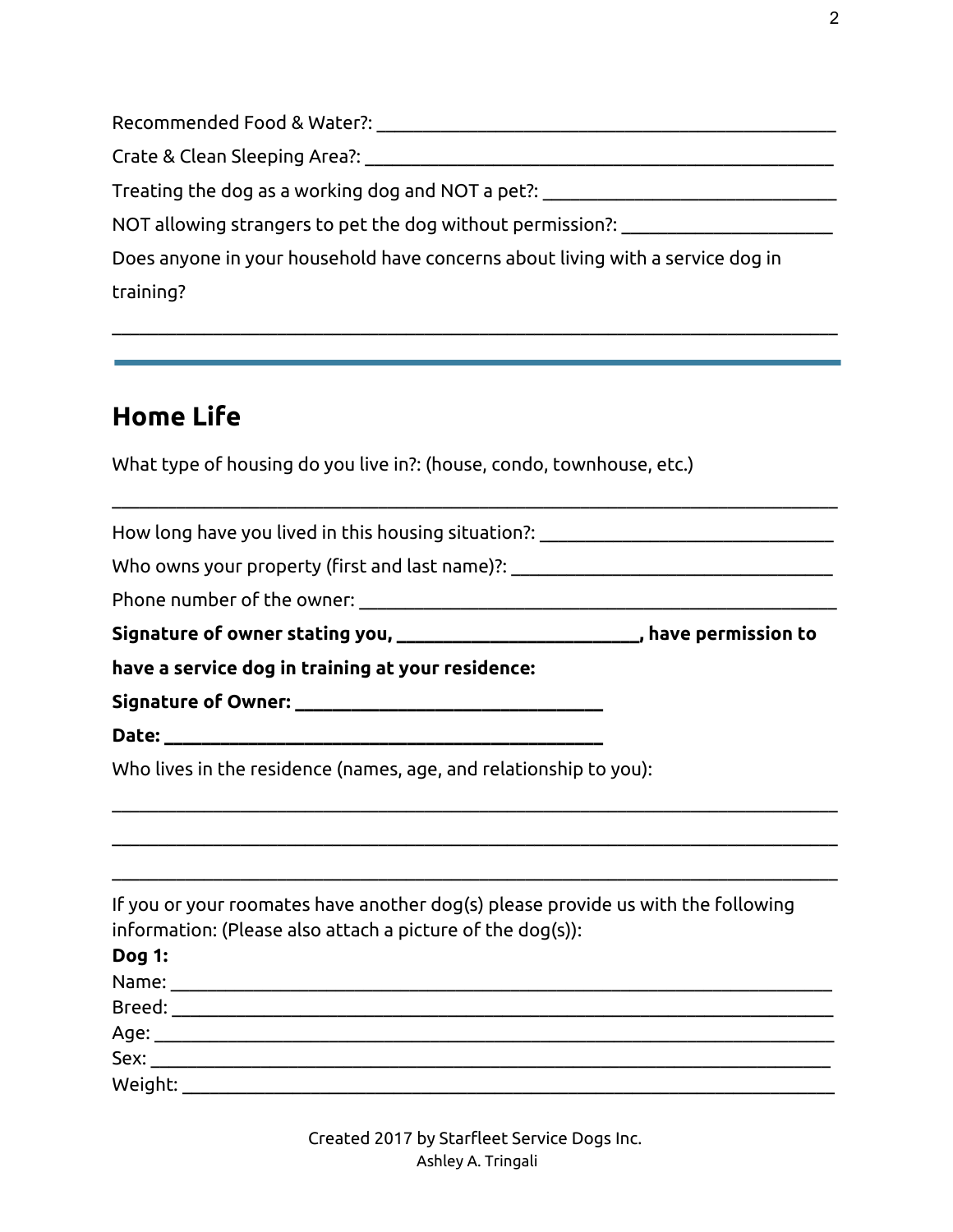| Microchip Number:                |  |
|----------------------------------|--|
| Rabies Number:                   |  |
| License Number:                  |  |
| Spayed/Neuter Date?:             |  |
| <b>Vaccination Records:</b>      |  |
| Date of Last Comprehensive Exam: |  |

#### Dog 2:

| Vaccination Records: _________________________________ |
|--------------------------------------------------------|
| Date of Last Comprehensive Exam: ___________           |

#### Dog 3:

| Are there any other pets that the dog would come in contact to ?(If so, list): |
|--------------------------------------------------------------------------------|

Where will the dog exercise?: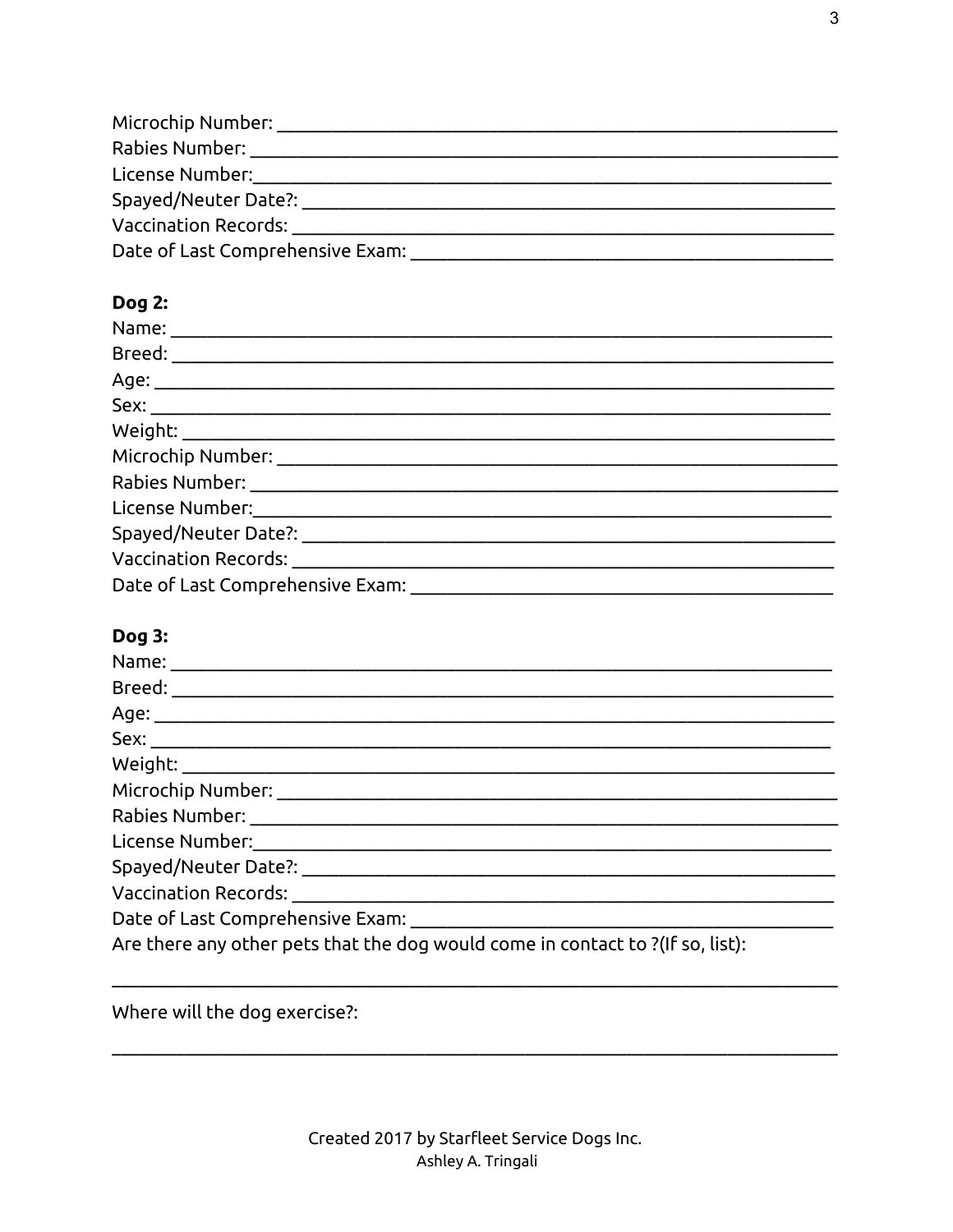Is anyone in the household allergic to dogs?:

Does anyone in the household smoke or use drugs?:

Are large get togethers ever hosted at your residence where the dog would be exposed to many new people at one time?:

 $\_$  , and the set of the set of the set of the set of the set of the set of the set of the set of the set of the set of the set of the set of the set of the set of the set of the set of the set of the set of the set of th

 $\_$  , and the set of the set of the set of the set of the set of the set of the set of the set of the set of the set of the set of the set of the set of the set of the set of the set of the set of the set of the set of th

 $\_$  , and the set of the set of the set of the set of the set of the set of the set of the set of the set of the set of the set of the set of the set of the set of the set of the set of the set of the set of the set of th

### **Animal History**

Have you ever owned a dog before?: (If so, include what breed and at what age you got them)

 $\_$  , and the set of the set of the set of the set of the set of the set of the set of the set of the set of the set of the set of the set of the set of the set of the set of the set of the set of the set of the set of th

 $\_$  , and the set of the set of the set of the set of the set of the set of the set of the set of the set of the set of the set of the set of the set of the set of the set of the set of the set of the set of the set of th

 $\_$  , and the set of the set of the set of the set of the set of the set of the set of the set of the set of the set of the set of the set of the set of the set of the set of the set of the set of the set of the set of th

Have you ever trained a dog before?: (If so, include what breed and at what age you got them) \_\_\_\_\_\_\_\_\_\_\_\_\_\_\_\_\_\_\_\_\_\_\_\_\_\_\_\_\_\_\_\_\_\_\_\_\_\_\_\_\_\_\_\_\_\_\_\_\_\_\_\_\_\_\_\_\_\_\_\_\_\_\_\_\_\_\_\_\_

Have you ever fostered a service animal in training before?: \_\_\_\_\_\_\_\_\_\_\_\_\_

If yes, when and where and for what organization (if any)?:

### **Personal History**

What type of housing do you live in?: (house, condo, townhouse, etc.)

How long have you lived in this housing situation?: \_\_\_\_\_\_\_\_\_\_\_\_\_\_\_\_\_\_\_\_\_\_\_\_\_\_\_\_

Are you an active member of the military or a veteran?:

 $\_$  , and the set of the set of the set of the set of the set of the set of the set of the set of the set of the set of the set of the set of the set of the set of the set of the set of the set of the set of the set of th

 $\_$  , and the set of the set of the set of the set of the set of the set of the set of the set of the set of the set of the set of the set of the set of the set of the set of the set of the set of the set of the set of th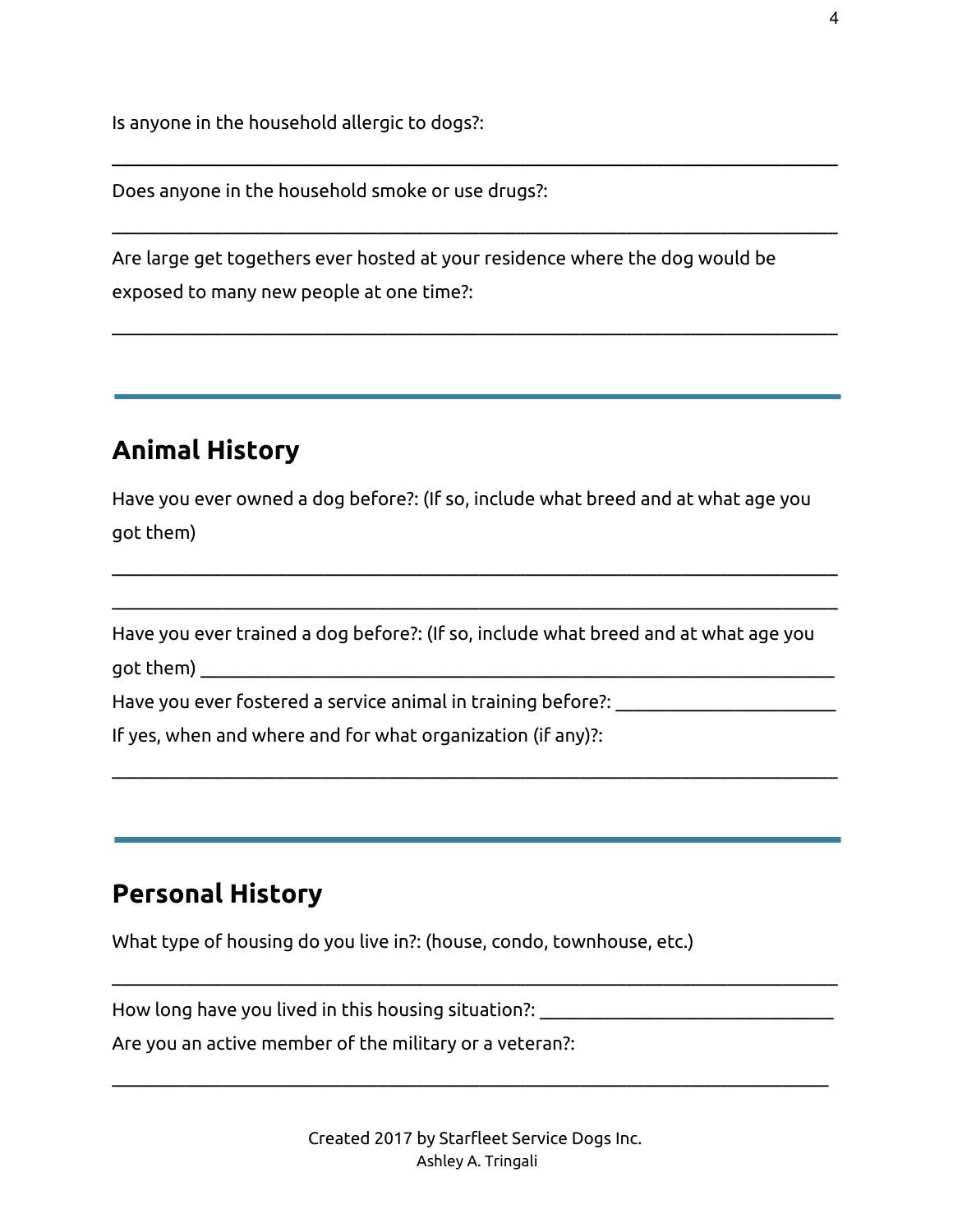Have you or anyone you know been investigated for animal cruelty or neglect?:  $(\text{explain})$ 

 $\_$  , and the set of the set of the set of the set of the set of the set of the set of the set of the set of the set of the set of the set of the set of the set of the set of the set of the set of the set of the set of th

 $\_$  , and the set of the set of the set of the set of the set of the set of the set of the set of the set of the set of the set of the set of the set of the set of the set of the set of the set of the set of the set of th

Have you ever had an alcohol or substance abuse problem?:

Have you ever been convicted of a felony?: \_\_\_\_\_\_\_\_\_\_\_\_\_\_\_\_\_\_\_\_\_\_\_\_\_\_\_\_\_\_\_\_\_\_\_\_\_\_\_

By signing below I hereby declare that the information provided above is true and correct to the best of my knowledge and belief and I undertake to inform you of any changes therein, immediately. In case any of the above information is found to be false or untrue or misleading or misrepresenting, I am aware that my application may be denied.

| <u>.</u><br>Signature: | ט גע. |  |
|------------------------|-------|--|
|                        |       |  |

### **Personal Recommendations**

| A Family Member                                                                                                |
|----------------------------------------------------------------------------------------------------------------|
| Name: Name and the second contract of the second contract of the second contract of the second contract of the |
|                                                                                                                |
|                                                                                                                |
|                                                                                                                |
|                                                                                                                |
| A Friend/ Or Non-Relative that knows you fairly well                                                           |
|                                                                                                                |
|                                                                                                                |
|                                                                                                                |
|                                                                                                                |